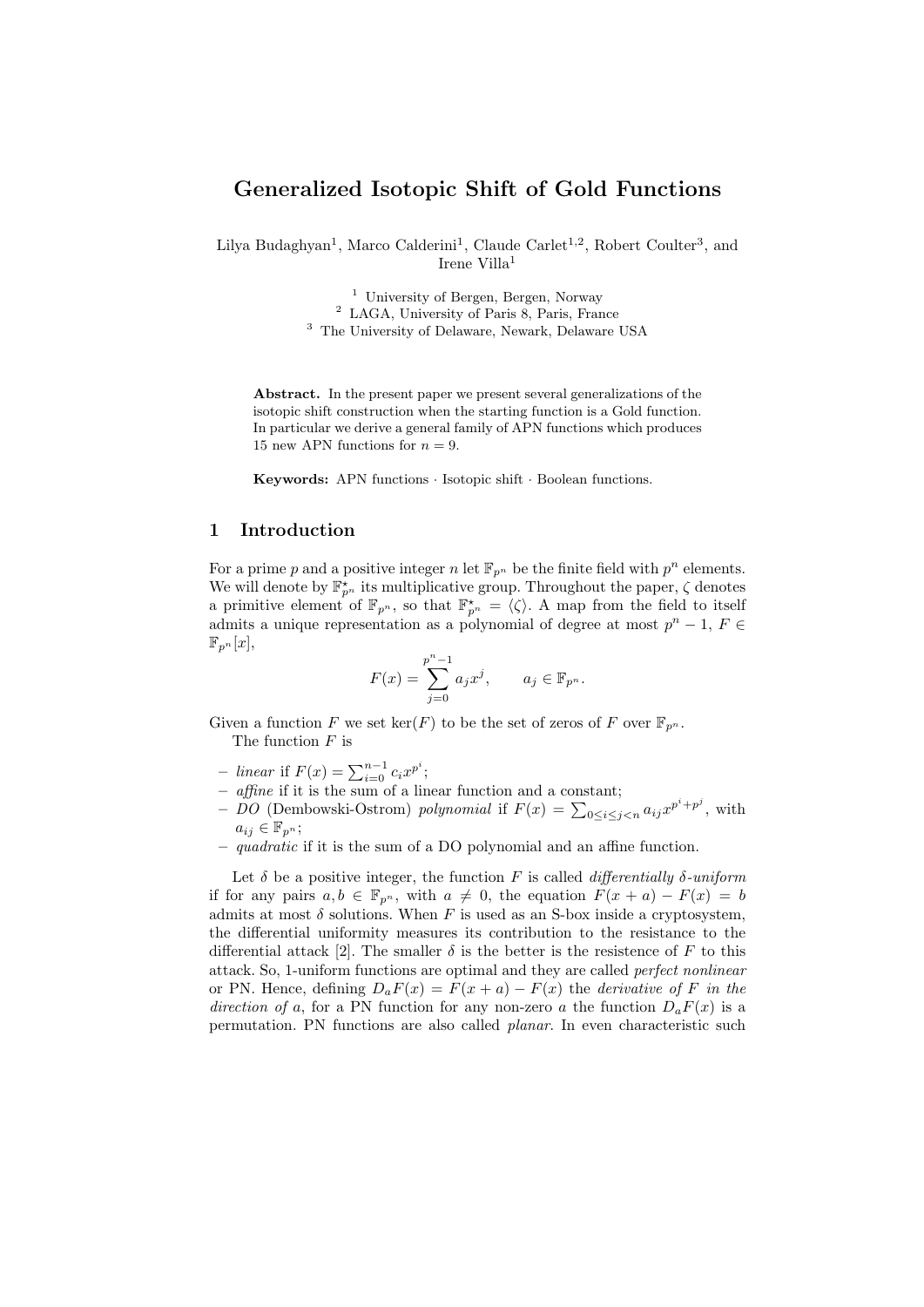functions do not exist. In this case, the best resistance belongs to functions that are differentially 2-uniform, these functions are called almost perfect nonlinear or APN.

Given a function  $F \in \mathbb{F}_{p^n}[x]$  and a linear map  $L \in \mathbb{F}_{p^n}[x]$  the *isotopic shift* of  $F$  by  $L$  is defined as the map

$$
F_L(x) = F(x + L(x)) - F(x) - F(L(x)).
$$

This notion was introduced in [3] (see also [4]) and is inspired by the notion of isotopic equivalence of pre-semifields [1]. As we have shown in [3], for the case  $p = 2$ , an isotopic shift of an APN function can lead to APN functions CCZinequivalent to the original function. Moreover, all quadratic APN functions with  $n = 6$  (which are all known) can be obtained from  $x^3$  by isotopic shift, and a new infinite family of quadratic APN functions is constructed for  $n$  divisible by 3 by isotopic shift of Gold functions [3].

In the present paper we consider different generalizations of isotopic shift construction when the starting function is a monomial with a Gold exponent. In particular, instead of the expression

$$
xL(x)^{2^i} + x^{2^i}L(x)
$$
 (1)

provided by the isotopic shift of  $x^{2^i+1}$  by a linear function L we consider  $xL_1(x)^{2^i} +$  $x^{2^i}L_2(x)$  where both  $L_1$  and  $L_2$  are linear. This leads us to a general family of APN functions which, for  $n = 9$ , provides 15 new APN functions and covers the only known unclassified example of APN functions, that is, function 8.1 in [5, Table 11], which is given by the polynomial  $x^3 + x^{10} + \zeta^{438} x^{136}$ . Further we discuss the case when in (1) the function  $x^{2^i+1}$  is not necessarily APN. And finally, we consider the case when in  $(1)$  the function  $L$  is not necessarily linear.

# 2 On the generalized linear shift over  $\mathbb{F}_{2^n}$

Let  $n = km$  for any positive integers m and k. An  $\mathbb{F}_{2^m}$ -polynomial is linear map given by  $L(x) = \sum_{j=0}^{k-1} A_j x^{2^{jm}}$ , for some  $A_j \in \mathbb{F}_{2^n}$ . We studied in [3, Theorem 6.3] the linear shift of the Gold function  $\mathcal{G}_i = x^{2^i+1}$ , defined over a finite field  $\mathbb{F}_{2^n}$ , by a  $\mathbb{F}_{2^m}$ -polynomial, that is,

$$
\mathcal{G}_{i,L}(x) = xL(x)^{2^i} + x^{2^i}L(x).
$$

For the case  $n = 3m$  this construction leads to an infinite family of APN functions, providing, in particular, a new APN function for  $n = 9$ .

In the following we will generalize the isotopic shift construction. This generalization produces further new APN functions, as will be shown below.

Denote  $d = \gcd(2^m - 1, \frac{2^{km}-1}{2^m-1})$  and let d' be the positive integer with the same prime factors as in d and satisfying  $gcd(2^m-1, \frac{2^{km}-1}{(2^m-1)d}) = 1$ . Now denote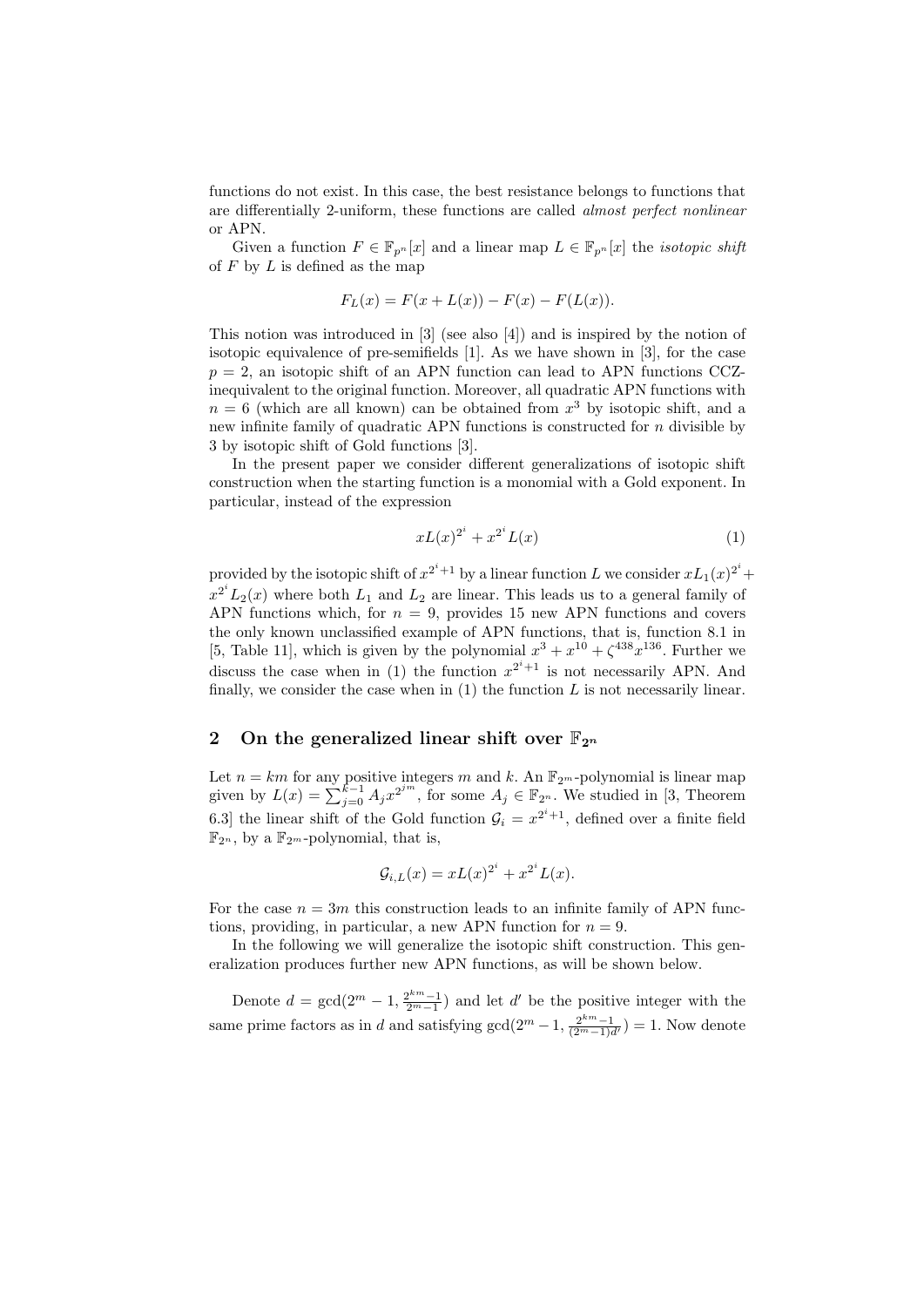$U = \langle \zeta^{d'(2^m-1)} \rangle$  the multiplicative subgroup of  $\mathbb{F}_{2^n}^{\star}$  of order  $\left(\frac{2^{km}-1}{2^m-1}\right)/d'$ . Note that it is possible to write every element  $x \in \mathbb{F}_{2^n}^{\star}$  as  $x = ut$  with  $u \in W$  and  $t \in \mathbb{F}_{2^m}^{\star}$ , where  $W = \{ \zeta^s y : y \in U, 0 \le s \le d' - 1 \}.$ 

Then it is possible to obtain the following generalization of [3, Theorem 6.3]. The proof use similar ideas as the proof of the theorem mentioned above, and so we omit it.

**Theorem 1.** Let  $n = km$  for  $m > 1$  and set  $q = 2^n$ . Let  $L_1(x) = \sum_{j=0}^{k-1} A_j x^{2^{jm}}$ and  $L_2(x) = \sum_{j=0}^{k-1} B_j x^{2^{jm}}$  be two  $\mathbb{F}_{2^m}$ -polynomials. Then, let i be such that  $gcd(i, m) = 1$  and  $F \in \mathbb{F}_q[x]$  given by

$$
F(x) = xL_1(x)^{2^i} + x^{2^i}L_2(x)
$$
\n(2)

is APN over  $\mathbb{F}_q$  if and only if the following statements hold for any  $v \in W$ :

$$
- \left( \frac{L_1(v)}{v} \right)^{2^i} \neq \frac{L_2(v)}{v}.
$$
  
\n
$$
- If u \in W \setminus \{1\} and \left( \frac{L_1(uv)}{uv} \right)^{2^i} = \frac{L_2(v)}{v}, then \left( \frac{L_1(v)}{v} \right)^{2^i} \neq \frac{L_2(uv)}{uv}.
$$
  
\n
$$
- If u \in W \setminus \{1\} and \left( \frac{L_1(uv)}{uv} \right)^{2^i} \neq \frac{L_2(v)}{v}, then \frac{L_1(v)^{2^i}(uv) + L_2(uv)v^{2^i}}{L_1(uv)^{2^i}v + L_2(v)(uv)^{2^i}} \notin \mathbb{F}_2^{\star} m.
$$

The obtained APN function (2) is of the form

$$
F(x) = (A_0^{2^i} + B_0)x^{2^i+1} + \sum_{j=1}^{k-1} [A_j^{2^i}x^{2^{i+jm}+1} + B_jx^{2^{jm}+2^i}]
$$

For the linear functions  $L_1$  and  $L_2$  we obtain also the following properties.

**Proposition 1.** Let  $n, q, L_1, L_2$  and F be as in Theorem 1. If F is APN over  $\mathbb{F}_q$ , then the following statements hold:

- (i)  $\ker(L_1(x) + rx) \cap \ker(L_2(x) + r^{2^i}x) = \{0\}$  for any  $r \in \mathbb{F}_{2^n}$ .
- (ii)  $|\ker(L_1(x)^{2^i} + rx) \cap \ker(L_2(x) + w^{2^i}x^{2^i})| \leq 2$  for any  $r, w \in \mathbb{F}_{2^n}$ .
- (iii) If ker(L<sub>1</sub>) ∩ ker(L<sub>2</sub>(x) + x)  $\neq$  {0}, then ker(L<sub>1</sub>(x) + x) ∩ ker(L<sub>2</sub>) = {0}.
- (iv)  $\text{ker}(L_1(x) + rx^{2^j}) \cap \text{ker}(L_2(x) + r^{2^i}x^{(2^j-1)2^i+1}) = \{0\}$  for any  $r \in \mathbb{F}_{2^n}$  and  $j \geq 0$ .

*Proof.* For any nonzero a we define the function  $\Delta_a(x) = F(x+a) + F(x) + F(a)$ . Suppose there exists a non-zero  $a \in \ker(L_1(x) + rx) \cap \ker(L_2(x) + r^{2^i}x)$ . As

$$
\Delta_a(x) = aL_1(x)^{2^i} + xL_1(a)^{2^i} + x^{2^i}L_2(a) + a^{2^i}L_2(x),
$$

we clearly have  $a\mathbb{F}_{2^m} \subseteq \text{ker}(\Delta_a)$ , but since  $m > 1$ , this contradicts  $|\text{ker}(\Delta_a)| = 2$ . This establishes (i).

For (ii), suppose  $\{0, a, b\} \subset \ker(L_1(x)^{2^i} + rx) \cap \ker(L_2(x) + w^{2^i}x^{2^i})$ . Then

$$
\Delta_a(b) = a(rb) + b(ra) + a^{2^i} (w^{2^i} b^{2^i}) + b^{2^i} (w^{2^i} a^{2^i}) = 0.
$$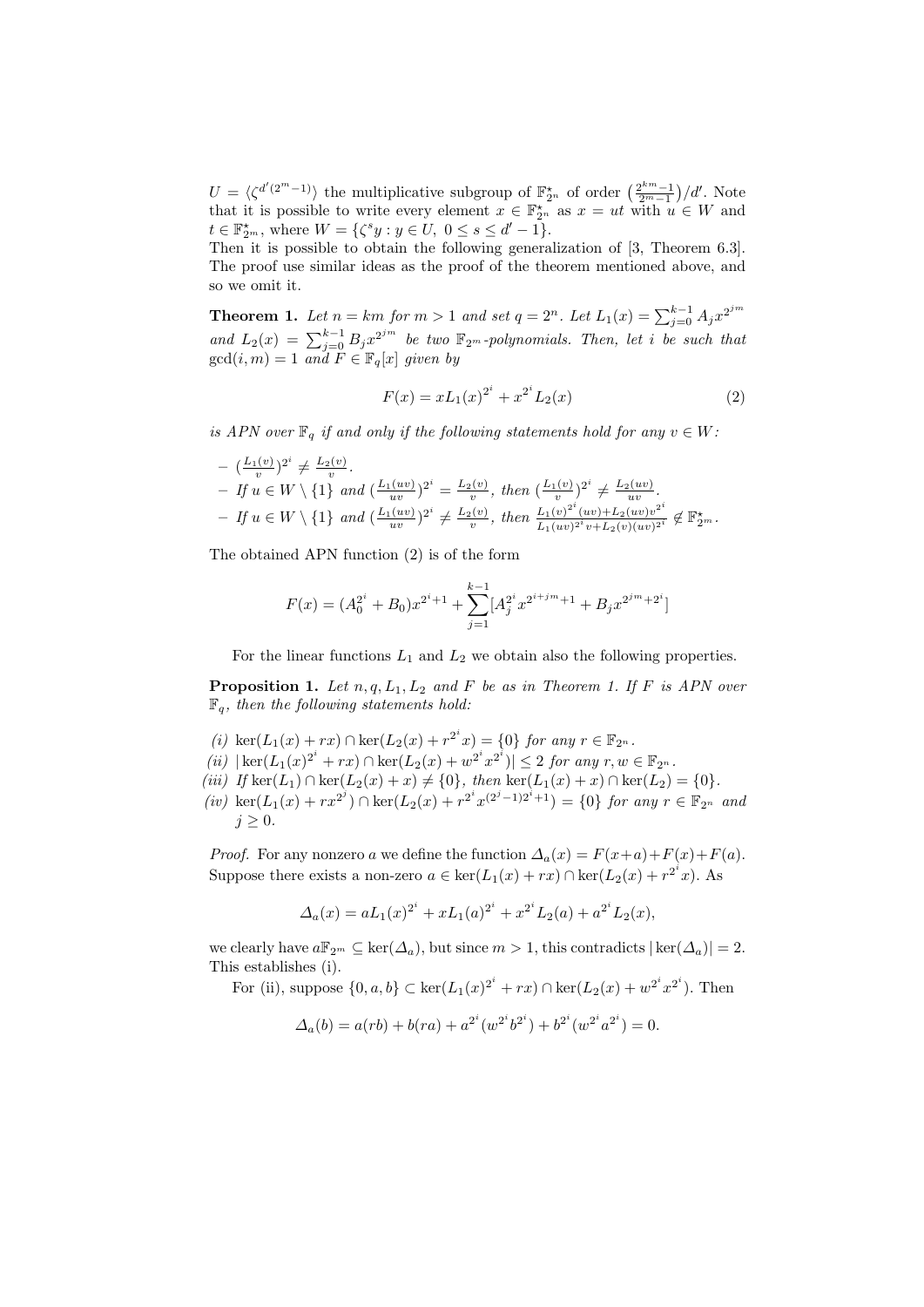Next suppose  $a \in \ker(L_1) \cap \ker(L_2(x)+x)$ . Then we have  $\Delta_a(x) = a(L_1(x)+x)$  $(x)^{2^i} + a^{2^i} L_2(x)$ . Clearly any  $b \in \text{ker}(L_1(x) + x) \cap \text{ker}(L_2)$  satisfies  $\Delta_a(b) = 0$ . Since f is APN, ker( $\Delta_a$ ) = {0, a}, so that ker( $L_1(x) + x$ ) ∩ ker( $L_2$ ) ⊂ {0, a}. However,  $\ker(L_1) \cap \ker(L_1(x) + x) = \{0\}$ , so that no non-zero element of  $\mathbb{F}_q$  can lie in both ker(L<sub>1</sub>)∩ker(L<sub>2</sub>(x)+x) and ker(L<sub>1</sub>(x)+x)∩ker(L<sub>2</sub>). This establishes (iii).

For (iv), suppose  $a \in \ker(L_1(x) + rx^{2^j}) \cap \ker(L_2(x) + r^{2^i}x^{(2^j-1)2^i+1})$  is nonzero. Then for any  $t \in \mathbb{F}_{2^m}$  we have

$$
\Delta_a(ta) = ar^{2^i}t^{2^i}a^{2^{j+i}} + tar^{2^i}a^{2^{j+i}} + (ta)^{2^i}r^{2^i}a^{(2^j-1)2^i+1} + a^{2^i}r^{2^i}ta^{(2^j-1)2^i+1}
$$
  
=  $r^{2^i}a^{2^{j+i}+1}\left(t^{2^i} + t + t^{2^i} + t\right) = 0,$ 

so that  $a\mathbb{F}_{2^m} \subseteq \text{ker}(\Delta_a)$ , a contradiction.

For the case  $k = m = 3$  we consider generalized linear shift as (2) with  $L_1$ and  $L_2$  having coefficients in the subfield  $\mathbb{F}_{2^3}$ . In Table 1 we list all the known APN functions for  $n = 9$ , as reported in [3, Table I]. In Table 2, we list all new APN functions obtained from Theorem 1. We see that the family of Theorem 1 covers the only known example of APN functions for  $n = 9$ , function 8.1 of Table 11 in [5], which has not previously been identified as a part of an APN family. Hence, currently we do not have any known example of APN functions for  $n = 9$ which would not be covered by an APN family. Finally, Table 2 indicates 15 new APN functions all obtained from Theorem 1.

|  | <b>Table 1.</b> Known CCZ-inequivalent APN polynomials over $\mathbb{F}_{29}$ |  |  |  |  |
|--|-------------------------------------------------------------------------------|--|--|--|--|
|--|-------------------------------------------------------------------------------|--|--|--|--|

| Functions                                                                                          |                   | Families no. Table 11 in $[5]$ |
|----------------------------------------------------------------------------------------------------|-------------------|--------------------------------|
| $x^3$                                                                                              | Gold              | 1.1                            |
| $x^5$                                                                                              | Gold              | 2.1                            |
| $x^{17}$                                                                                           | Gold              | 3.1                            |
| $r^{13}$                                                                                           | Kasami            | 4.1                            |
| $r^{241}$                                                                                          | Kasami            | 6.1                            |
| $r^{19}$                                                                                           | Welch             | 5.1                            |
| $x^{255}$                                                                                          | Inverse           | 7.1                            |
| $Tr_1^9(x^9) + x^3$                                                                                | $\lceil 6 \rceil$ | 1.2                            |
| $\overline{Tr_3^9(x^{18}+x^9)}+x^3$                                                                | $[7]$             | 1.3                            |
| $Tr_2^9(x^{36}+x^{18})+x^3$                                                                        | $[7]$             | 1.4                            |
| $x^3 + x^{10} + \zeta^{438} x^{136}$                                                               | $\hspace{0.5cm}$  | 8.1                            |
| $\zeta^{337}x^{129} + \overline{\zeta^{424}x^{66} + \zeta^2x^{17} + \zeta x^{10} + \zeta^{34}x^3}$ | $[3]$             |                                |

We conclude this section with the observation that the isotopic shift can lead to an APN function also starting from a non-APN function.

$$
\qquad \qquad \Box
$$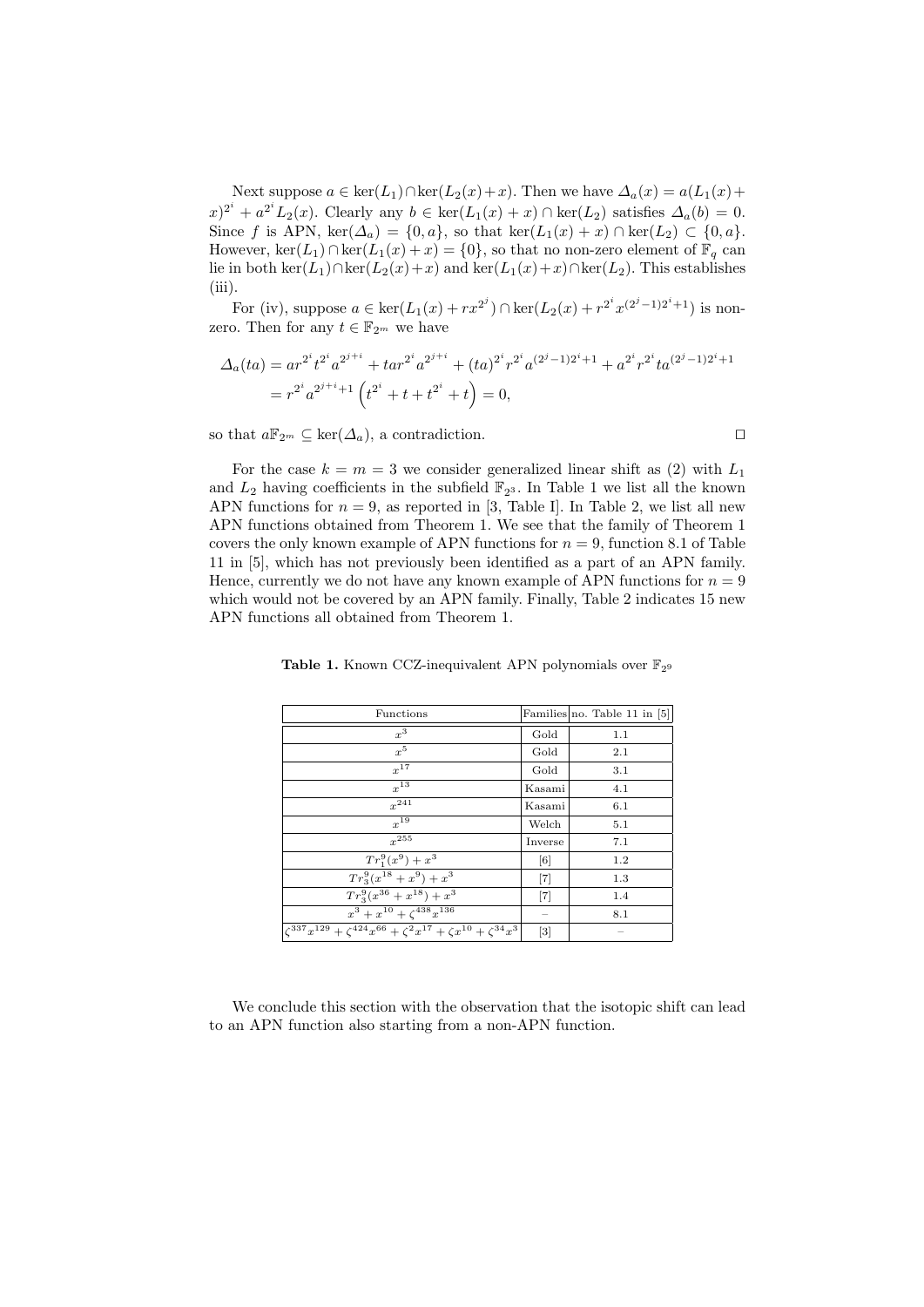| $i, L_1, L_2$                                                                                                               | Function                                                                                                                                                | Eq. to known ones                |
|-----------------------------------------------------------------------------------------------------------------------------|---------------------------------------------------------------------------------------------------------------------------------------------------------|----------------------------------|
| $i=1$ ,<br>$L_2=\zeta^{292}x^{64}+\zeta^{219}x^8$                                                                           | $L_1 = \zeta^{365} x^{64} + \zeta^{146} x^8 + x \Big[ \zeta^{219} x^{129} + \zeta^{292} x^{66} + \zeta^{292} x^{17} + \zeta^{219} x^{10} + x^3 \Big]$   | new                              |
| $i=1,$<br>$L_2 = \zeta^{292} x^{64} + \zeta^{73} x^8$                                                                       | $L_1 = \zeta^{438} x^{64} + \zeta^{438} x^8 + x \left[ \zeta^{365} x^{129} + \zeta^{292} x^{66} + \zeta^{365} x^{17} + \zeta^{73} x^{10} + x^3 \right]$ | new                              |
| $i=1$ ,<br>$L_2 = \zeta^{365} x^{64} + \zeta^{365} x^8$                                                                     | $L_1 = \zeta^{438} x^{64} + \zeta^{73} x^8 + x \left[ \zeta^{365} x^{129} + \zeta^{365} x^{66} + \zeta^{146} x^{17} + \zeta^{365} x^{10} + x^3 \right]$ | new                              |
| $i=1$ ,<br>$L_1 = \zeta^{438} x^{64} + \zeta^{146} x^8$<br>$L_2=\zeta^{219}x^{64}+\zeta^{73}x^8+x$                          | $\zeta^{365}x^{129} + \zeta^{219}x^{66} + \zeta^{292}x^{17} + \zeta^{73}x^{10} + x^3$                                                                   | new                              |
| $i=1,$<br>$L_1 = \zeta^{292} x^{64} + \zeta^{292} x^8$<br>$L_2=\zeta^{365}x^{64}+\zeta^{73}x^8+x$                           | $\zeta^{73}x^{129} + \zeta^{365}x^{66} + \zeta^{73}x^{17} + \zeta^{73}x^{10} + x^3$                                                                     | new                              |
| $i=1$ ,<br>$L_1 = \zeta^{438} x^{64} + x$<br>$L_2=\zeta^{438}x^{64}+\zeta^{292}x^8$                                         | $\zeta^{365}x^{129} + \zeta^{438}x^{66} + \zeta^{292}x^{10} + x^3$                                                                                      | new                              |
| $i=1,$<br>$L_1 = \zeta^{438} x^{64} + x$<br>$L_2 = x^6 4 + \zeta^{438} x^8$                                                 | $\zeta^{365}x^{129} + x^{66} + \zeta^{438}x^{10} + x^3$                                                                                                 | new                              |
| $i=1,$<br>$L_1 = \zeta^{292} x^{64} + x$<br>$L_2 = \zeta^{292} x^{64} + x^8$                                                | $\zeta^{73}x^{129} + \zeta^{292}x^{66} + x^{10} + x^3$                                                                                                  | new                              |
| $i=1,$<br>$L_1 = \zeta^{292} x^{64} + \zeta^{365} x^8$<br>$L_2 = x^{64} + x$                                                | $\zeta^{73}x^{129} + x^{66} + \zeta^{219}x^{17} + x^3$                                                                                                  | new                              |
| $i=2,$<br>$L_1 = \zeta^{292} x^{64} + x$<br>$L_2=\zeta^{438}x^{64}+\zeta^{438}x^8$                                          | $\zeta^{146}x^{257} + \zeta^{438}x^{68} + \zeta^{438}x^{12} + x^5$                                                                                      | new                              |
| $i=2$ ,<br>$L_1 = \zeta^{292} x^{64} + \zeta^{219} x^8$<br>$L_2 = \zeta^{365} x^8 + x$                                      | $\zeta^{146}x^{257} + \zeta^{365}x^{33} + \zeta^{365}x^{12} + x^5$                                                                                      | eq. to 8.1<br>in $[5,$ Table 11] |
| $i=2,$<br>$L_1 = \zeta^{146} x^{64} + x^8$<br>$L_2=\zeta^{146}x^{64}+x$                                                     | $\zeta^{73} x^{257} + \zeta^{146} x^{68} + x^{33} + x^5$                                                                                                | new                              |
| $i=2$ ,<br>$L_2 = \zeta^{438} x^{64} + \zeta^{438} x^8$                                                                     | $L_1 = \zeta^{219} x^{64} + \zeta^{219} x^8 + x \Big  \zeta^{365} x^{257} + \zeta^{438} x^{68} + \zeta^{365} x^{33} + \zeta^{438} x^{12} + x^5$         | new                              |
| $i=2,$<br>$L_1 = \zeta^{292} x^{64} + \zeta^{146} x^8 + x$                                                                  | $\zeta^{146}x^{257} + \zeta^{219}x^{68} + \zeta^{73}x^{33} + x^{12} + x^5$                                                                              | new                              |
| $\frac{L_2 = \zeta^{219} x^{64} + x^8}{i = 2,}$<br>$L_1 = \zeta^{146} x^{64} + \zeta^{219} x^8$                             | $\zeta^{73}x^{257} + \zeta^{219}x^{68} + \zeta^{365}x^{33} + x^5$                                                                                       | new                              |
| $L_2 = \zeta^{219} x^{64} + x$<br>$i = 4,$<br>$L_1 = \zeta^{146} x^{64} + x$<br>$L_2 = \zeta^{146} x^{64} + \zeta^{73} x^8$ | $\zeta^{292}x^3 + \zeta^{146}x^{80} + \zeta^{73}x^{24} + x^{17}$                                                                                        | new                              |

Table 2. APN polynomials over  $\mathbb{F}_{29}$  derived from Theorem 1. All are either new or correspond to the one known but unclassified case.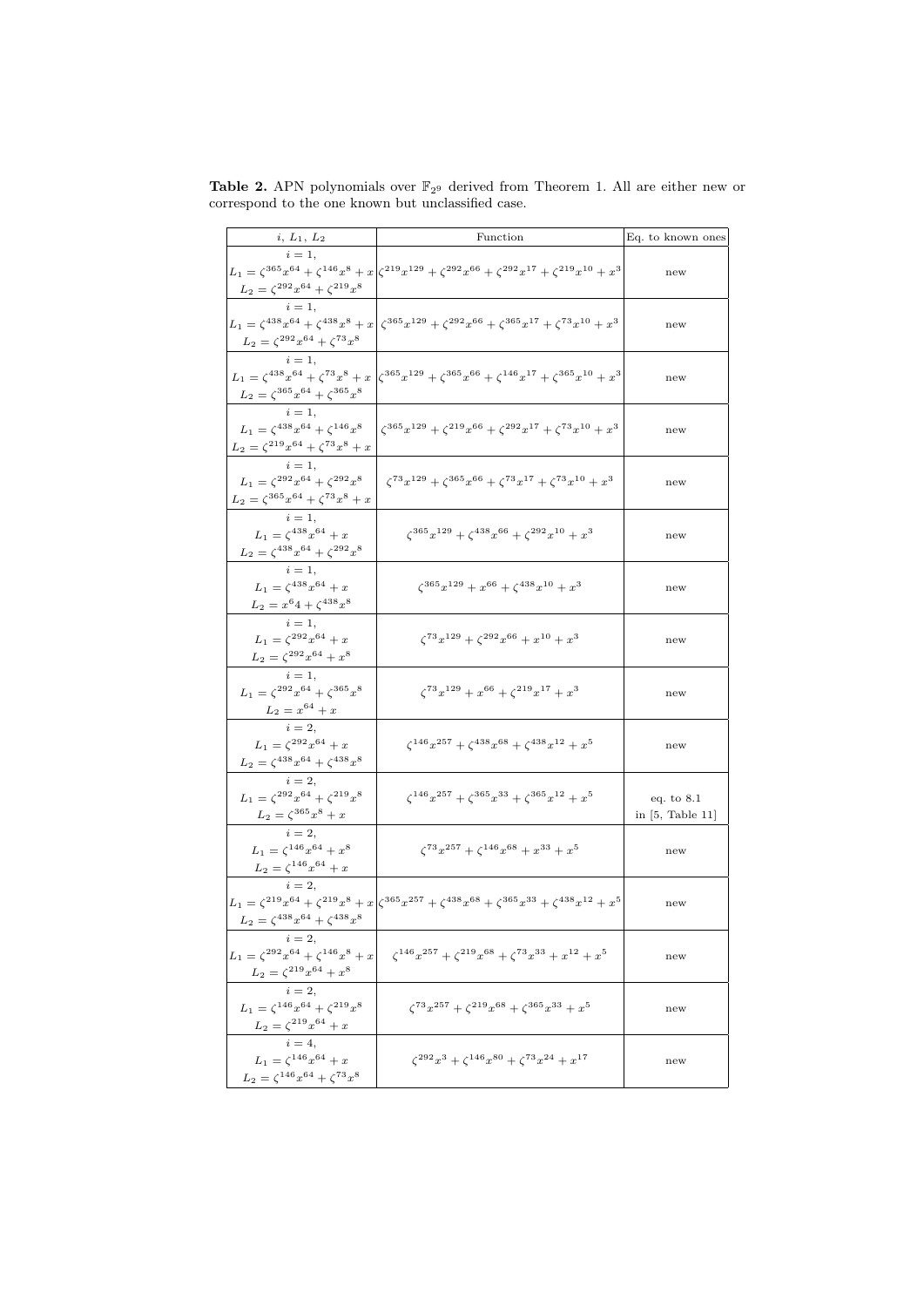Remark 1. It is possible to generate an APN map with a linear shift starting from a function that it is not APN. For example, consider  $\mathbb{F}_{2^6}$ , where the function  $F(x) = x^5$  is not APN. With  $L(x) = \zeta x^8$  we construct the APN map

$$
F_L(x) = x^4 L(x) + xL(x)^4 = \zeta x^{12} + \zeta^4 x^{33},
$$

where  $F_L(x) = M(x^3)$  for the linear permutation  $M(x) = \zeta x^4 + \zeta^4 x^{32}$ .

# 3 Isotopic shifts with nonlinear functions

In this section we consider the case when the function used in the shift is not necessarily linear.

In [3], it has been proved that in even dimension an isotopic shift of the Gold function, with a linear function defined over  $\mathbb{F}_2[x]$ , cannot be APN. In the following, we show that for any quadratic function in even dimension we cannot obtain APN functions shifting by any polynomial with all coefficients in  $\mathbb{F}_2$ .

Proposition 2. Let n be an even integer and consider a quadratic function F. An isotopic shift  $F_L$  for any  $L \in \mathbb{F}_2[x]$  cannot be APN.

*Proof.* Given  $F(x) = \sum_{i \leq j} b_{ij} x^{2^i + 2^j} + \sum_i b_i x^{2^i} + c$  we have

$$
F_L(x) = \sum_{i < j} b_{ij} \left[ x^{2^i} L(x)^{2^j} + x^{2^j} L(x)^{2^i} \right] + c
$$

and  $L(x^2) = L(x)^2$ . Let  $\mathbb{F}_4 = \{0, 1, \alpha, \alpha + 1\}$ . Defining  $\Delta_{\alpha}(x) = F_L(x + \alpha) +$  $F_L(x) + F_L(\alpha)$ , we have

$$
\Delta_{\alpha}(\alpha + 1) = \sum_{i < j} b_{ij} [L(\alpha + 1)^{2^{j-i}} (\alpha + 1) + (\alpha + 1)^{2^{j-i}} L(\alpha + 1) + L(\alpha) \alpha^{2^{j-i}} + \alpha L(\alpha)^{2^{j-i}}]^{2^i} + c
$$

When  $j - i$  odd, the term of the sum is zero since  $\alpha^{2^{j-i}} = \alpha + 1$ ,  $L(\alpha)^{2^{j-i}} =$  $L(\alpha+1)$  and  $L(\alpha+1)^{2^{j-i}} = L(\alpha)$ . In the case  $j-i$  even, the term of the sum is also zero due to the fact that  $\alpha^{2^{j-i}} = \alpha$  and  $L(\alpha)^{2^{j-i}} = L(\alpha)$ . So the function cannot be APN.  $\Box$ 

#### 3.1 Nonlinear shift for the Gold functions

If we consider an isotopic shift of a Gold function without the restriction  $L(x)$ linear function, then  $L(x) = \sum c_j x^j$  and the isotopic shift will be of the form

$$
\mathcal{G}_{i,L}(x) = x^{2^i} L(x) + xL(x)^{2^i}.
$$
\n(3)

We have  $\mathcal{G}_{i,L}(x^2)^{2^{-1}} = x^{2^i} M(x) + x M(x)^{2^i}$ , where  $M = \sum c_j^{2^{-1}} x^j$ , and  $\zeta^{-2^i-1} \mathcal{G}_{i,L}(\zeta x) =$  $x^{2^i} N(x) + xN(x)^{2^i}$ , where  $N(x) = \sum c_j \zeta^{j-1} x^j$ . Hence we obtain the following.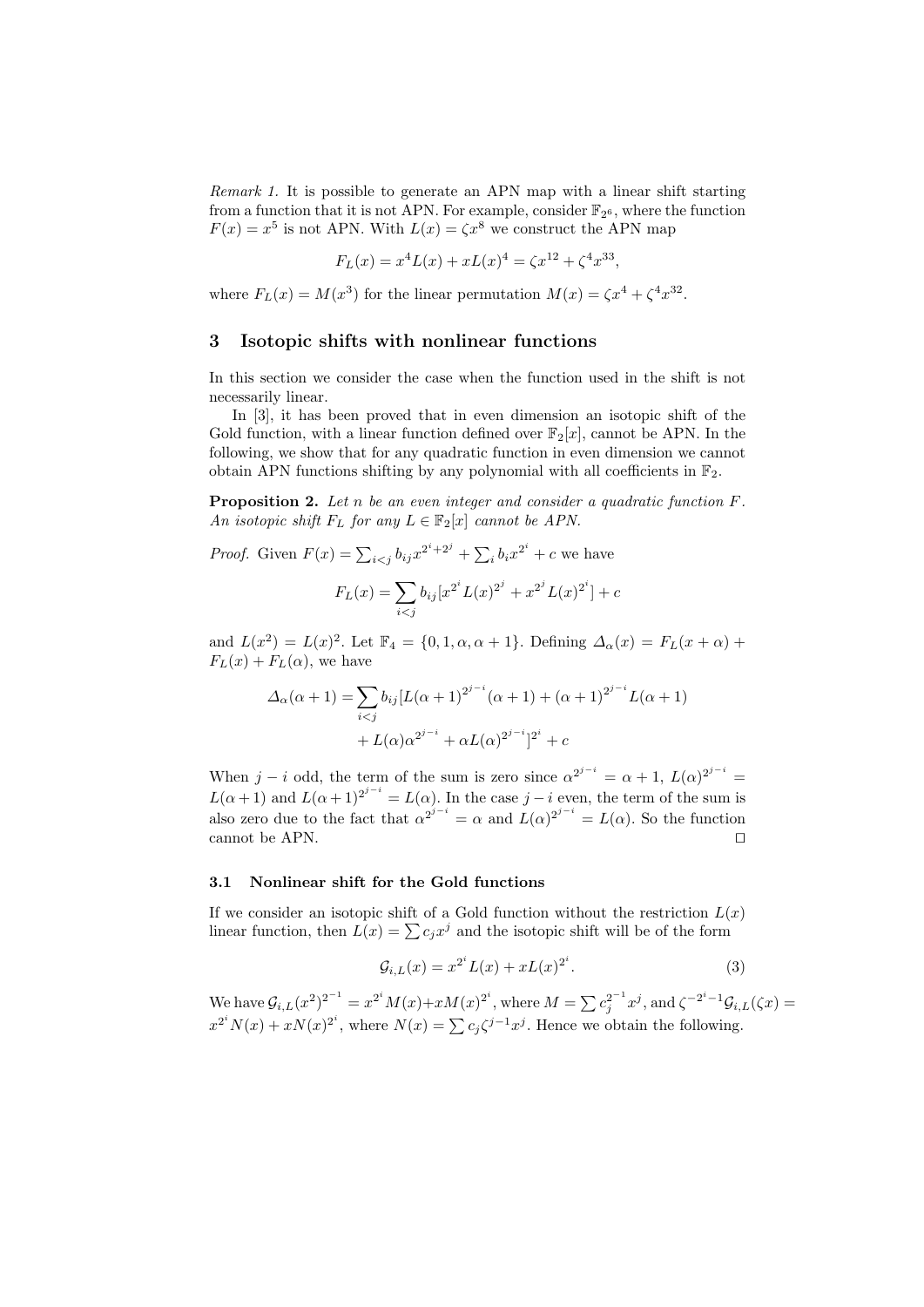**Proposition 3.** Let  $q = 2^n$ ,  $\mathbb{F}_q = \langle \zeta \rangle$  and  $\mathcal{G}_i = x^{2^i+1}$  be APN over  $\mathbb{F}_q$ . Suppose  $\mathcal{G}_{i,L}$  is constructed with  $L(x) = \sum_{j=0}^{2^n-2} b_j x^j$ . Then  $\mathcal{G}_{i,L}$  is linear equivalent to  $\mathcal{G}_{i,M}$ , where  $M(x) = \sum_{j=0}^{2^n-2} (b_j \zeta^{k(j-1)})^{2^t} x^j$  for any k, t integers.

Hence it is possible to restrict the search of one possible non-zero coefficient of the function.

**Theorem 2.** Over  $\mathbb{F}_{2^n}$  with n an odd integer, consider  $F(x)$  a known APN power function (excluding the Dobbertin function). Then there exists a monomial  $L(x)$  and a Gold function  $G_i = x^{2^i+1}$  such that the shift  $G_{i,L}$  is equivalent to F.

*Proof.* 1. Consider the Kasami function  $x^{2^{2t}-2^t+1}$ . If t is odd, then let i be an integer such that  $n = 2i + t$ . Then, considering  $L = ax^{2^{n-i}+2^{n-i+1}...+2^{n-i+t-1}}$ we have

$$
\mathcal{G}_{i,L} = a^{2^{i}} x^{2^{t}} + a x^{2^{n-i}+2^{n-i+1} \dots + 2^{n-i+t-1}+2^{i}}
$$
  
=  $a^{2^{i}} x^{2^{t}} + a x^{2^{i}(2^{t}+2^{t+1} \dots + 2^{2t-1}+1)}$   
=  $a^{2^{i}} x^{2^{t}} + a x^{2^{i}(2^{2t}-2^{t}+1)}$ .

If t is even, let i be an integer such that  $t = 2i$ . Then, with  $L = ax^{2^i + 2^{i+1} + ... + 2^{3i-1}}$ we have  $\mathcal{G}_{i,L} = a^{2^i} x^{2^{2t} - 2^{t} + 1} + a x^{2^{3i}}$ .

- 2. For the inverse function,  $x^{2^{n}-2}$ , considering  $L(x) = ax^{2^{2t}-2}$ , where t is such that  $n = 2t + 1$ , we have  $\mathcal{G}_{1,L} = a^2 x^{2(2^n - 2)} + a x^{2^{2t}}$ .
- 3. Let  $n = 2t + 1$  and consider the Welch function  $x^{2^t+3}$ . If t is odd, then consider i such that  $t = 2i - 1$ . With  $L(x) = ax^{2^i + 2^{i+1}}$  we obtain  $\mathcal{G}_{i,L}$  $a^{2^i}x^{2^{2^i}(2^{2i-1}+3)} + ax^{2^{i+2}}$ . If t is even, then consider i such that  $t = 2i$ . Using  $L(x) = ax^{2^{3i+1}+2^{3i+2}}$  we obtain  $\mathcal{G}_{i,L} = a^{2^i}x^4 + ax^{2^{3i+1}(2^{2i}+3)}$ .
- 4. For  $n = 2t + 1$ , with t odd, let  $t = 2i 1$ . Then, with  $L = ax^{2^{n} 2^{i}}$  we obtain

$$
G_{i,L} = a^{2^{i}} x^{2^{i} - 2^{2i} + 1} + ax = a^{2^{i}} x^{2^{2i} (2^{-i} + 2^{-2i} - 1)} + ax
$$
  
=  $a^{2^{i}} x^{2^{2i} (2^{3i-1} + 2^{2i-1} - 1)} + ax = a^{2^{i}} x^{2^{2i} (2^{(3i+1)/2} + 2^{i} - 1)} + ax$ 

is equivalent to the Niho function (indeed  $(3t+1)/2 = (6i-3+1)/2 = 3i-1$ ). If t is even, let  $t = 2i$ . Then with  $L = ax^{2^{n-i}+2^{n-i+1}...+2^{n-1}}$ 

$$
G_{i,L} = a^{2^{i}} x^{2^{i}} + a x^{2^{n-i}+2^{n-i+1} \dots + 2^{n-1}+2^{i}}
$$
  
= 
$$
a^{2^{i}} x^{2^{i}} + a x^{2^{n-i}(1+2 \dots + 2^{i-1}+2^{2i})}
$$
  
= 
$$
a^{2^{i}} x^{2^{i}} + a x^{2^{n-i}(2^{i}-1+2^{2i})}
$$

is equivalent to Niho function.

5. Let  $n = 2i + 1$  and j be an integer such that  $gcd(n, j) = 1$ . Then with  $L = ax^{2^{i+j}-2^i}$  $\frac{1}{2}$ i+j

$$
G_{i,L} = a^{2^{i}} x^{2^{2i+j}-2^{2i}+1} + a x^{2^{i+j}}
$$
  
=  $a^{2^{i}} x^{2^{2i}(2^{j}+2^{-2i}-1)} + a x^{2^{i+j}}$   
=  $a^{2^{i}} x^{2^{2i}(2^{j}+1)} + a x^{2^{i+j}}$